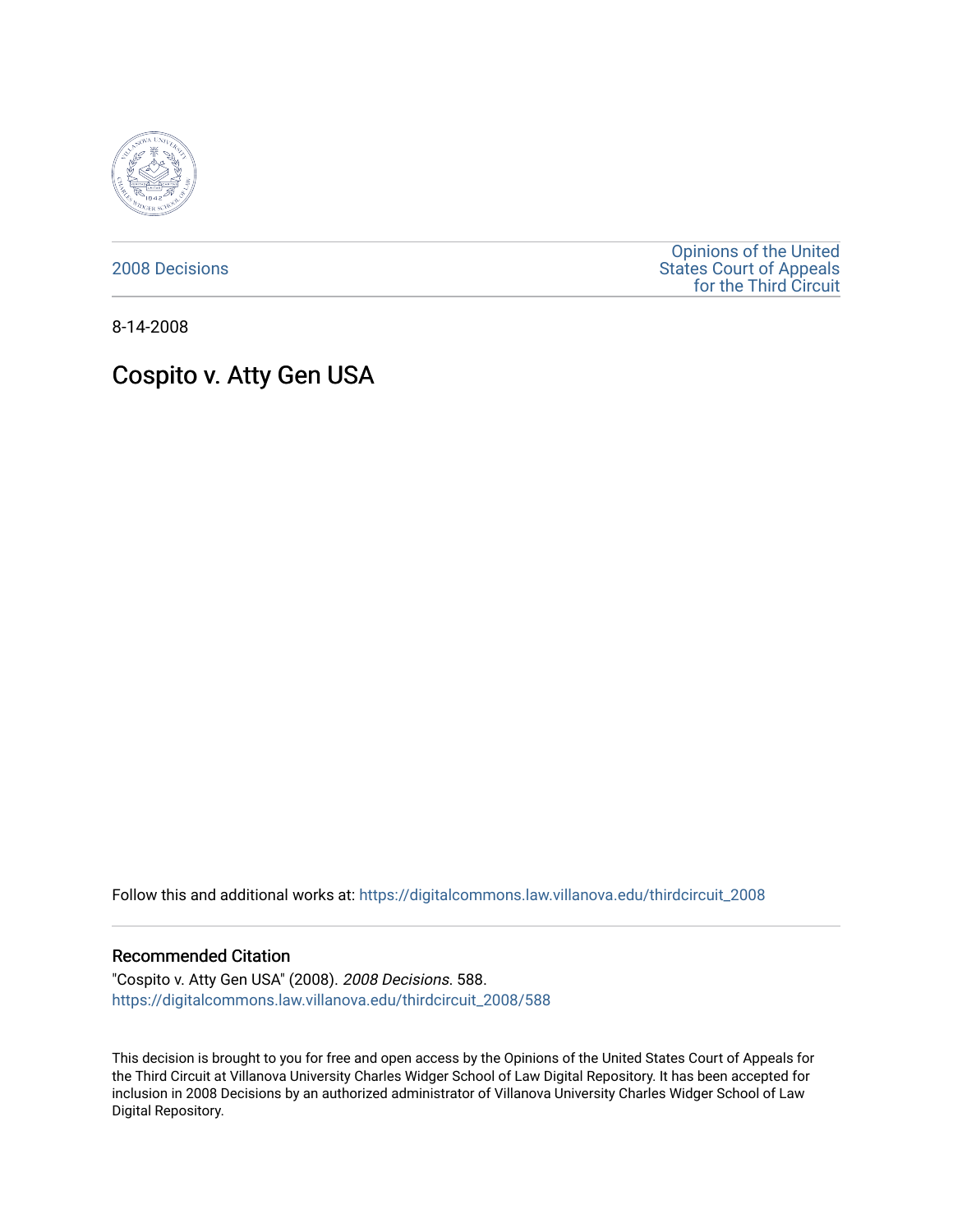#### **PRECEDENTIAL**

# UNITED STATES COURT OF APPEALS FOR THE THIRD CIRCUIT

\_\_\_\_\_\_\_\_\_\_\_\_\_\_\_\_

NO. 07-1619

# LESLINE VERONICA COSPITO, a/k/a Lesline Stewart, *Petitioner*

v.

ATTORNEY GENERAL OF THE UNITED STATES, *Respondent*

\_\_\_\_\_\_\_\_\_\_\_\_\_\_\_\_\_\_\_\_\_\_\_\_\_\_\_\_\_\_\_\_\_\_\_

On a Petition For Review of a Decision of the Board of Immigration Appeals (Agency No. A74-967-725) Immigration Judge: Hon. Miriam K. Mills

Submitted Under Third Circuit LAR 34.1(a) August 13, 2008

\_\_\_\_\_\_\_\_\_\_\_\_\_\_\_\_\_\_\_\_\_\_\_\_\_\_\_\_\_\_\_\_\_\_

Before: FUENTES, ALDISERT AND GARTH, CIRCUIT JUDGES

(Filed: August 14, 2008)

Steven A. Morley, Esquire Morley, Surin & Griffin 325 Chestnut Street Suite 1305-P Philadelphia, PA 19106

*Attorney for Petitioner*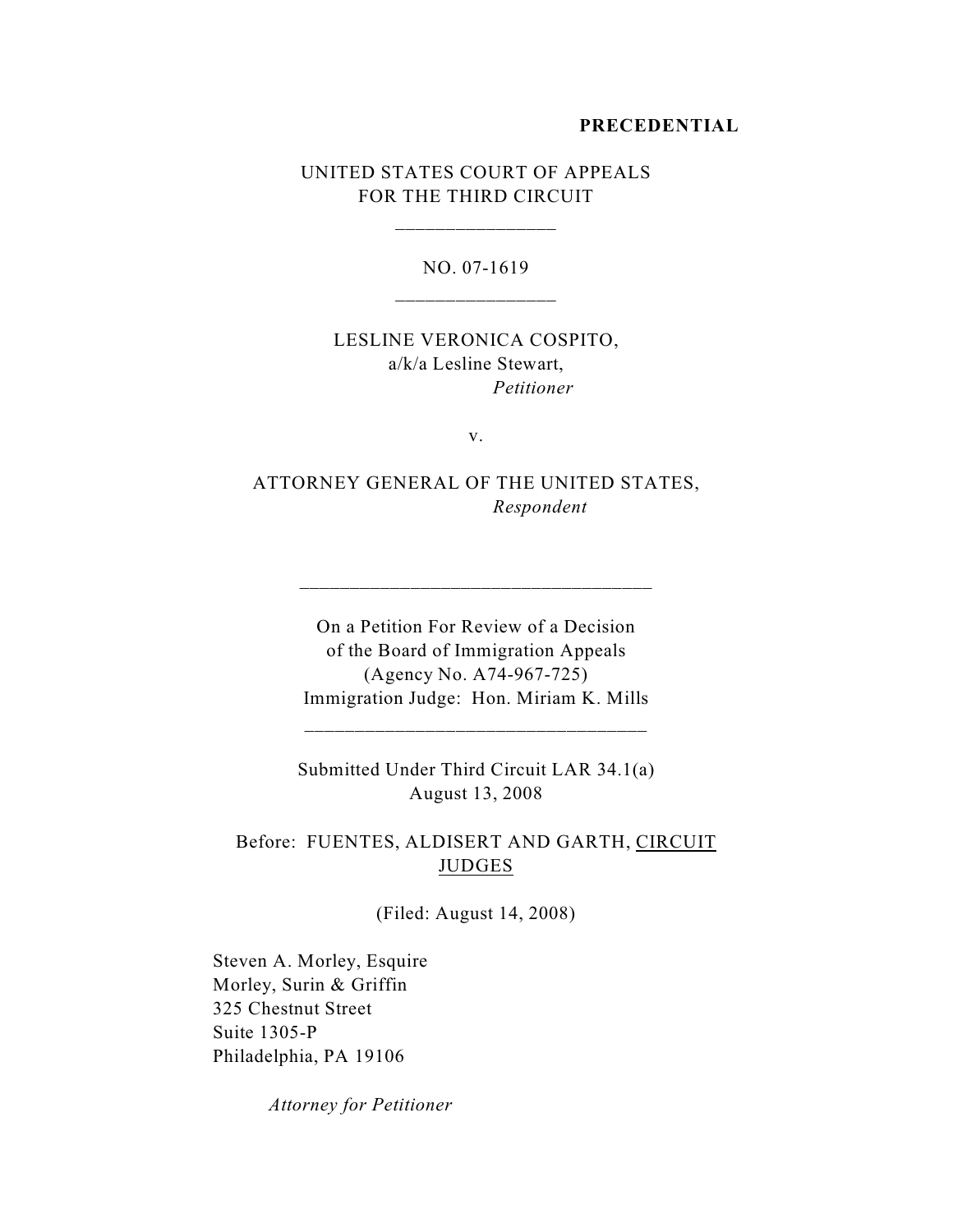Peter D. Keisler Assistant Attorney General, Civil Division David V. Bernal Assistant Director Andrew C. Maclachlan, Esquire United States Department of Justice Office of Immigration Litigation P.O. Box 878 Ben Franklin Station Washington, DC 20044

*Attorneys for Respondent*

l

## **OPINION OF THE COURT**

\_\_\_\_\_\_\_\_\_\_\_\_\_\_\_\_\_

### *PER CURIAM*

Petitioner, Lesline Veronica Cospito, petitions for review of a final order of removal issued by the Board of Immigration Appeals ("BIA"). For the reasons that follow, the petition for review will be dismissed in part and denied in part.

#### **I.**

Cospito, a native and citizen of Jamaica, arrived in the United States on February 14, 1991 as non-immigrant temporary worker with authorization to remain in this country until July 31, 1991. Cospito remained longer and, despite having two convictions for crimes involving moral turpitude (i.e., Pennsylvania retail theft convictions from June 30, 1993 and March 28, 1996), Cospito managed to adjust her status to that of a lawful permanent resident ("LPR") on October 20, 1998 on the basis of a marriage to a man nearly forty years her senior. After determining that Cospito willfully misrepresented the material facts of her two state court convictions by failing to disclose them, the former Immigration and Naturalization Service (now the Department of Homeland Security ("DHS")) served her with a Notice to Appear on December 9, 2002, charging her as being subject to removal under INA  $\S$  237(a)(1)(A) [8 U.S.C.  $\S$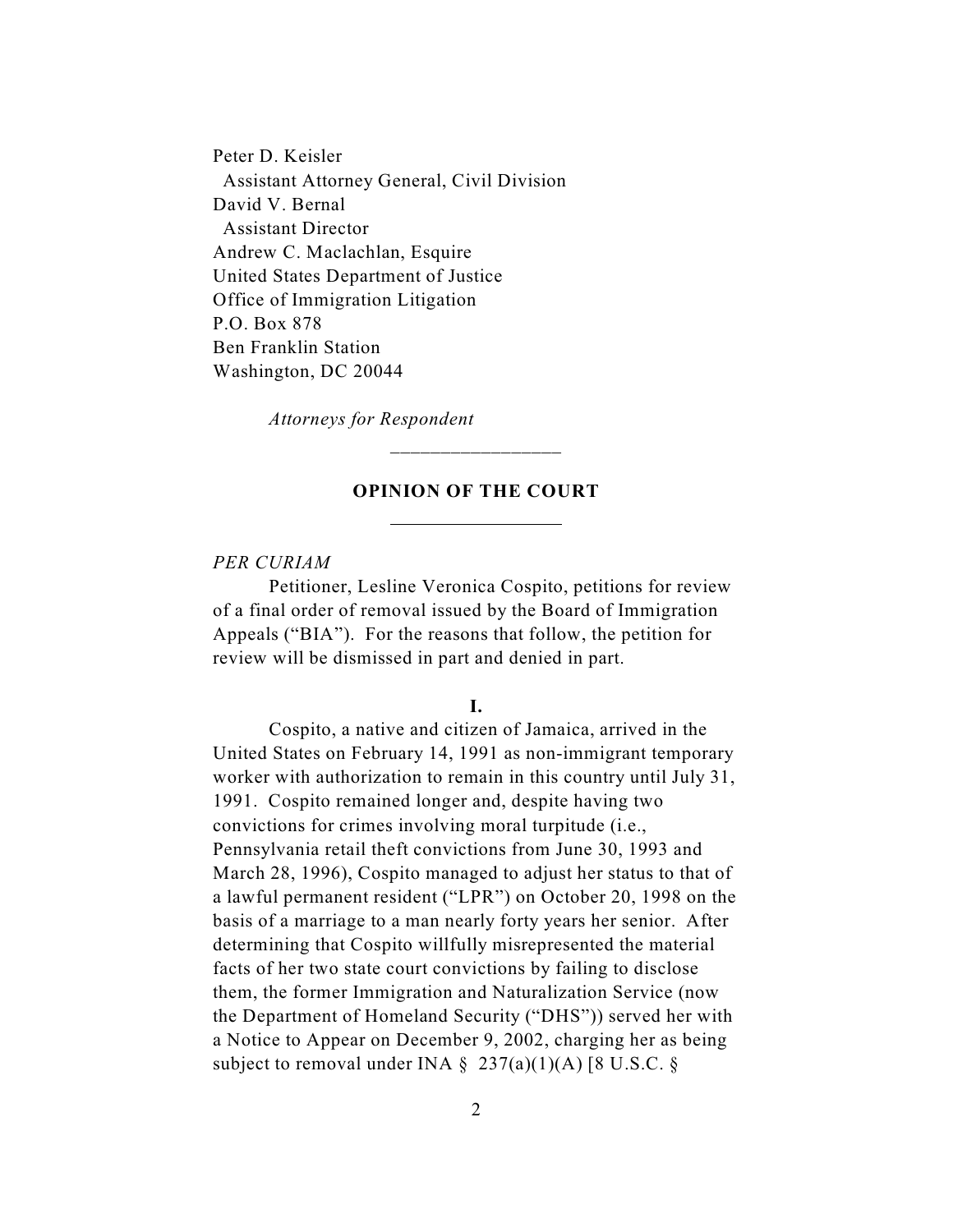$1227(a)(1)(A)$ , as an alien inadmissible at the time of entry or adjustment of status because she procured her immigrant visa and admission to the United States by fraud or the willful misrepresentation of a material fact and as an alien who had been convicted of a crime involving moral turpitude, as well as under INA § 237(a)(2)(A)(ii) [8 U.S.C. § 1227(a)(2)(A)(ii)] as an alien who had been convicted of two or more crimes involving moral turpitude after admission. A.R.  $574-577$ . The government subsequently filed additional factual allegations in support of the charge of inadmissibility on the basis of Cospito's failure to disclose two previous applications for permanent residence when she sought to adjust her status in 1996. A.R. 570-573.

The Immigration Judge ("IJ") sustained the removal charges based on Cospito's certified records of conviction and on her 1996 I-485 adjustment application (wherein she misrepresented that she had not previously applied for adjustment when, in fact, two prior adjustment applications had been filed on her behalf). Cospito thereafter requested a waiver under INA  $\S$  212(h) for her two criminal convictions and a  $\S$ 212(i) waiver for her failure to disclose those convictions and her prior applications on the I-485. The IJ, however, determined that Cospito was statutorily ineligible for a waiver under either INA §§ 212(h) or 212(i) [8 U.S.C. §§ 1182(h) & (i)] insofar as both waivers require the applicant to establish hardship to a qualifying relative if the applicant is removed, a requirement the IJ concluded Cospito was unable to meet. Finally, the IJ found that Cospito was also statutorily ineligible for voluntary departure. Accordingly, the IJ denied petitioner's waiver requests and ordered her removed to Jamaica. A.R. 91-100.

On appeal, the BIA adopted and affirmed the IJ's decision with certain additions. The BIA found meritless Cospito's argument that the DHS was collaterally estopped from initiating removal proceedings since it should have previously known of her criminal history and the existence of her prior

 $<sup>1</sup>$  "A.R." denotes the Administrative Record.</sup>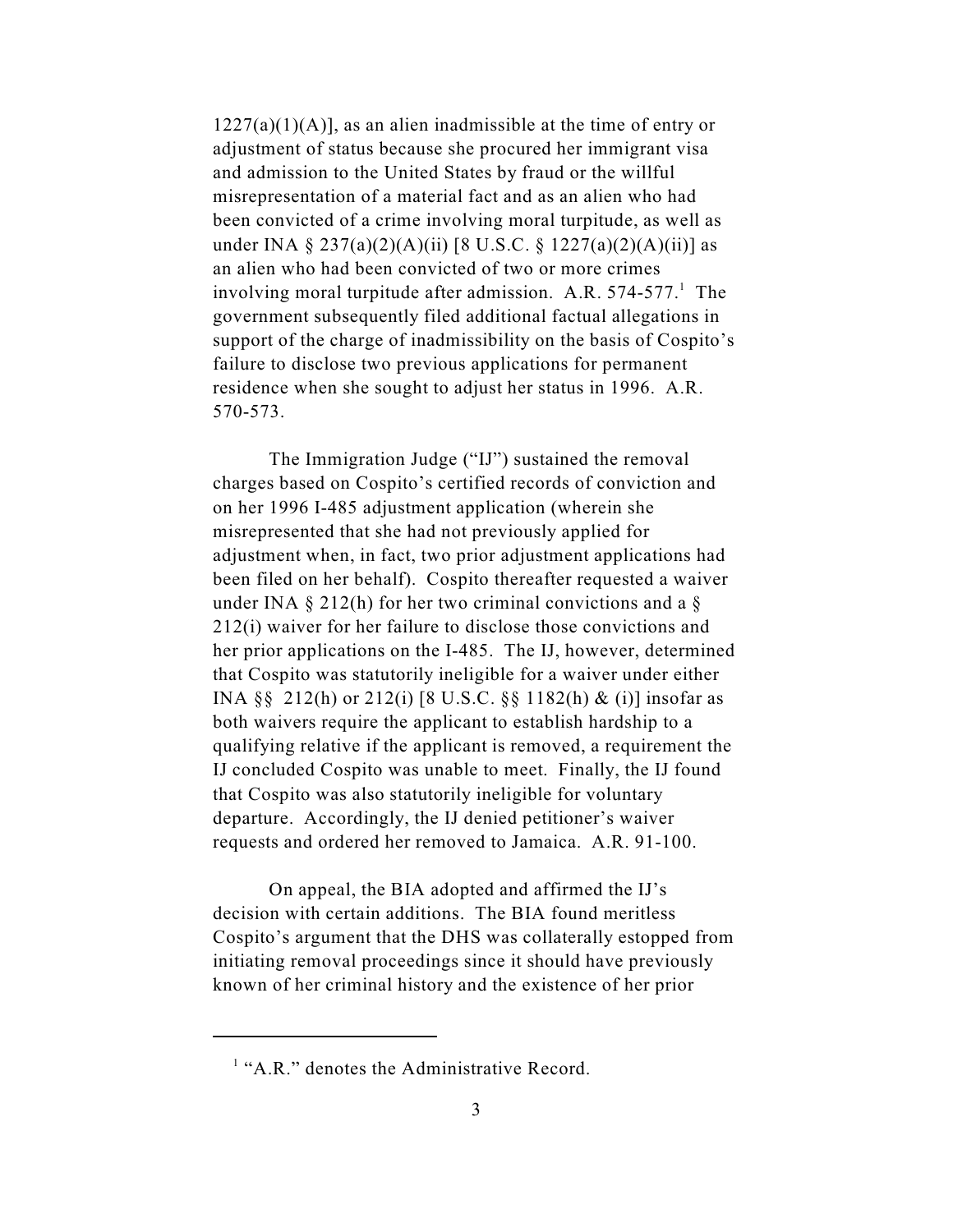applications to adjust status, notwithstanding that she denied these facts in writing. The BIA concluded that both it and the IJ lacked the authority to estop the DHS from pursuing a lawful course of action. The BIA went on to state that Cospito is not entitled to retain her status as a lawful permanent resident when that status was erroneously granted based upon her own misrepresentations. The BIA further found no clear error with the IJ's factual findings, agreed that Cospito failed to show that extreme hardship would occur to a qualifying relative for waiver purposes, and affirmed the IJ's denial of voluntary departure as it would have denied that benefit in the exercise of discretion given her repeated attempts to obtain an immigration benefit by providing false information. A.R. 39. The BIA dismissed Cospito's appeal accordingly.

Cospito thereafter petitioned this Court for review of the BIA's order on February 6, 2006. The following day, we issued our decision in Duvall v. Attorney General, 436 F.3d 382, 390 (3d Cir. 2006), wherein we concluded that "the INA will be held to incorporate common law principles of collateral estoppel," and that the BIA is required to apply those principles under certain circumstances. We thus granted respondent's unopposed motion and remanded the matter to the BIA for it to consider petitioner's contention that the IJ should have terminated removal proceedings in accordance with the doctrine of collateral estoppel in light of the previous grant of LPR status to Cospito. See C.A. No. 06-1488. In a decision subsequently issued on February 2, 2007, the BIA once again dismissed Cospito's appeal after concluding that she could not use her LPR status, which she secured through fraud, as a shield against removal.

The BIA recognized this Court's determination in Duvall, 436 F.3d at 387, that collateral estoppel can apply in immigration proceedings because the adjudicatory functions of the Immigration Courts and the BIA are inherently judicial in nature. However, the BIA also referenced our citation in Duvall to the Supreme Court's holding in Pearson v. Williams, 202 U.S. 281 (1906), that collateral estoppel did not prevent the DHS from instituting deportation proceedings after initially granting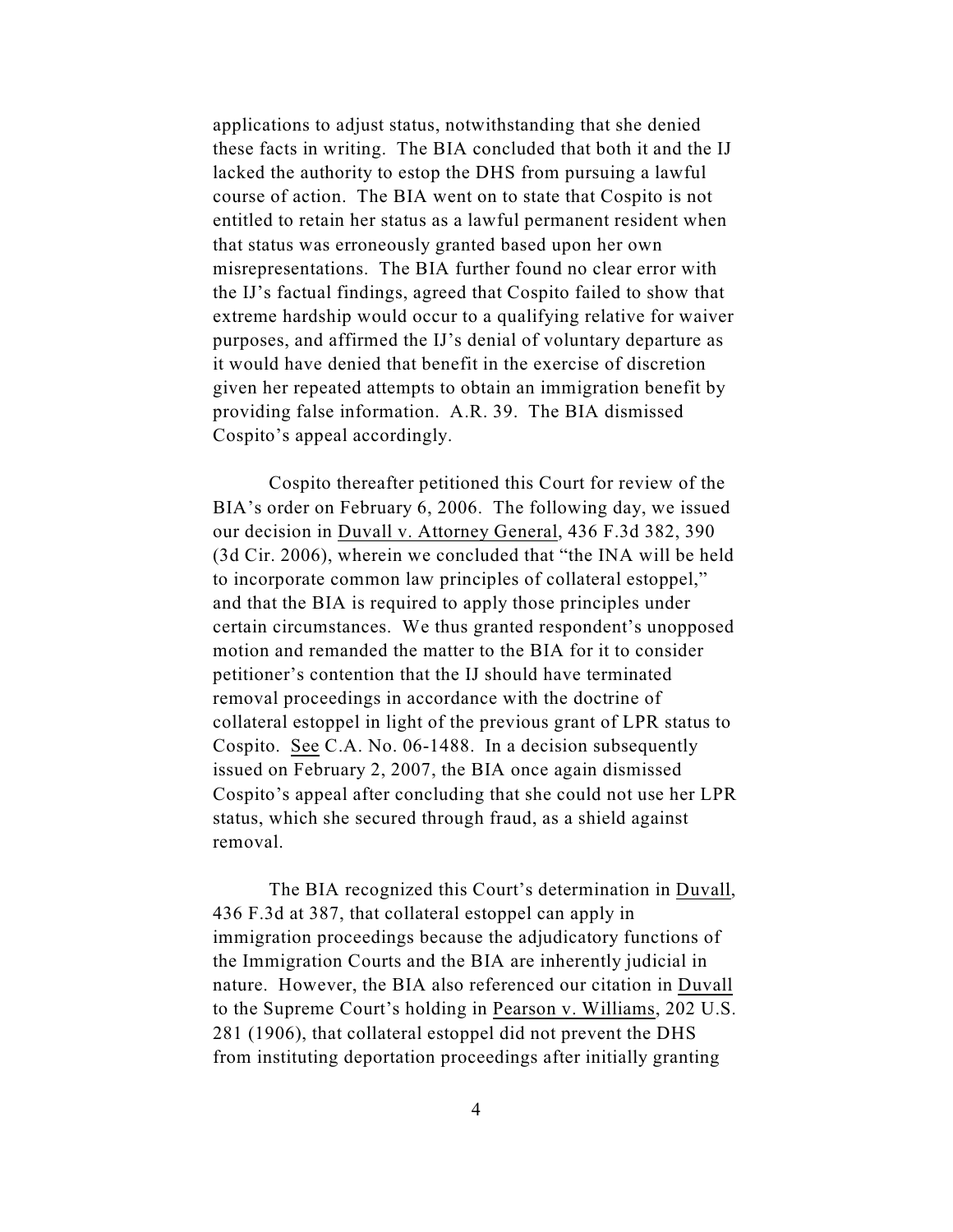an alien permission to enter the country. The BIA observed that "such a decision was based primarily on the limited scope and non-adjudicative nature of the entry examination, 'attributes that are not shared by modern removal hearings.'" A.R. 3, quoting Duvall, 436 F.3d at 389. The BIA likened the DHS's initial decision to grant an adjustment of status in this case more to the entry examination mentioned in Duvall than an adversarial process. The BIA explained that, when Cospito's adjustment determination was made, there was no adjudicative hearing with opposing parties. Additionally, the DHS had no evidentiary burden of proof to meet and was not required to rebut any evidence concerning whether Cospito was eligible to adjust. The BIA also noted that Cospito's written assertions (including those in her adjustment application) that she had no criminal history were themselves evidence for DHS to consider. The BIA further found that the IJ did not clearly err in finding those written materials to be more persuasive of what Cospito told the DHS agency official than her subsequent unsupported statements to the contrary. Finally, the BIA noted the fact that Cospito did not contend that she had filed an application of waiver of inadmissibility with the DHS, which should have been required if the DHS knew of her convictions. Id., citing INA  $\S$  212(h) (conviction waiver); INA  $\S$  212(i) (fraud waiver). Thus, neither waiver was actually adjudicated or litigated during Cospito's adjustment of status before the DHS, and, according to the BIA, Cospito's use of fraud to affect the outcome of that application demonstrated that it was not a "full and fair litigation." Id. 4 ("The need for a fraud waiver under section 212(i) of the Act–for fraudulently obtaining an immigration benefit–arose as a *result* of [Cospito's] actions during that adjustment process, and thus could not have been adjudicated at that time."). In light of the foregoing, the BIA concluded that the "DHS was not collaterally estopped from raising or litigating any issues before the Immigration Judge or [the] Board concerning [Cospito's] adjustment of status, removability, or any waiver of inadmissibility." Id.

Once again, Cospito petitions this Court for review of the BIA's order. In that petition, Cospito asserts that the DHS should be collaterally estopped from raising as a basis for her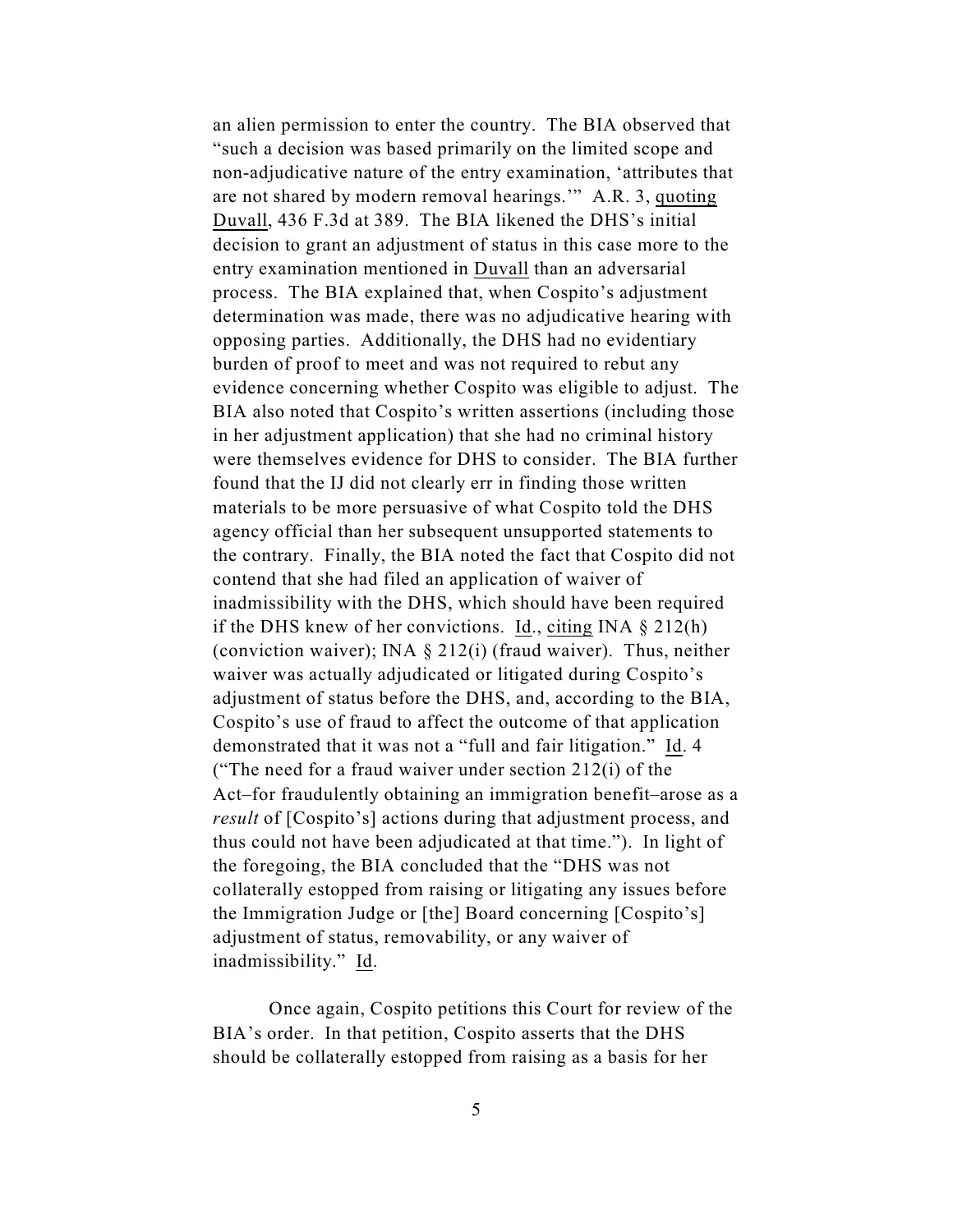removal convictions that it either knew about, or should have known about, at the time of the grant of LPR status, and that the IJ failed to properly consider all of the evidence of extreme hardship presented in support of her *nunc pro tunc* waiver requests and to examine such evidence in the aggregate.

**II.**

We have jurisdiction over the petition pursuant to INA  $\S$ 242 [8 U.S.C. § 1252]. As the government correctly points out, however, our jurisdiction does not extend to an agency's factual and discretionary determinations underlying the denial of waivers based on an analysis involving extreme hardship. See INA 242(a)(2)(B) [8 U.S.C. § 1252(a)(2)(B)(i)]; Sukwanputra v. Gonzales, 434 F.3d 627, 634 (3d Cir. 2006) ("[W]e join our sister courts in concluding that despite the changes of the REAL ID Act, factual or discretionary determinations continue to fall outside the jurisdiction of the courts of appeals entertaining a petition for review."). See also Mendez-Moranchel v. Ashcroft, 338 F.3d 176, 179 (3d Cir. 2003) (judgment regarding whether an alien will suffer an "exceptional and extremely unusual hardship" for cancellation of removal is a discretionary one); Rodrigues-Nascimento v. Gonzales, 485 F.3d 60, 62 (1st Cir. 2007) (IJ's analysis of extreme hardship under § 1182(h) "is precisely the type of review that is precluded by 8 U.S.C. § 1252(a)(2)(B)"); Camara v. Dep't of Homeland Sec., 497 F.3d 121, 124 (2d Cir. 2007) (Court of Appeals lacks jurisdiction to review the factual and discretionary decisions underlying the denial of an application for a waiver of inadmissibility based on "extreme hardship"). Moreover, while we retain jurisdiction under INA § 242(a)(2)(D) [8 U.S.C. § 1252(a)(2)(D)] to review colorable "constitutional claims or questions of law," that jurisdictional grant is "narrowly circumscribed." See Jarbough v. Attorney General, 483 F.3d 184, 188 (3d Cir. 2007). A party cannot confer jurisdiction on this Court where none exists simply by attaching a particular label to the claim raised in a petition for review. Id. at 189-90.

Cospito's challenge to the waiver determination in the instant case centers on the IJ's consideration of the evidence petitioner submitted in support of a finding of extreme hardship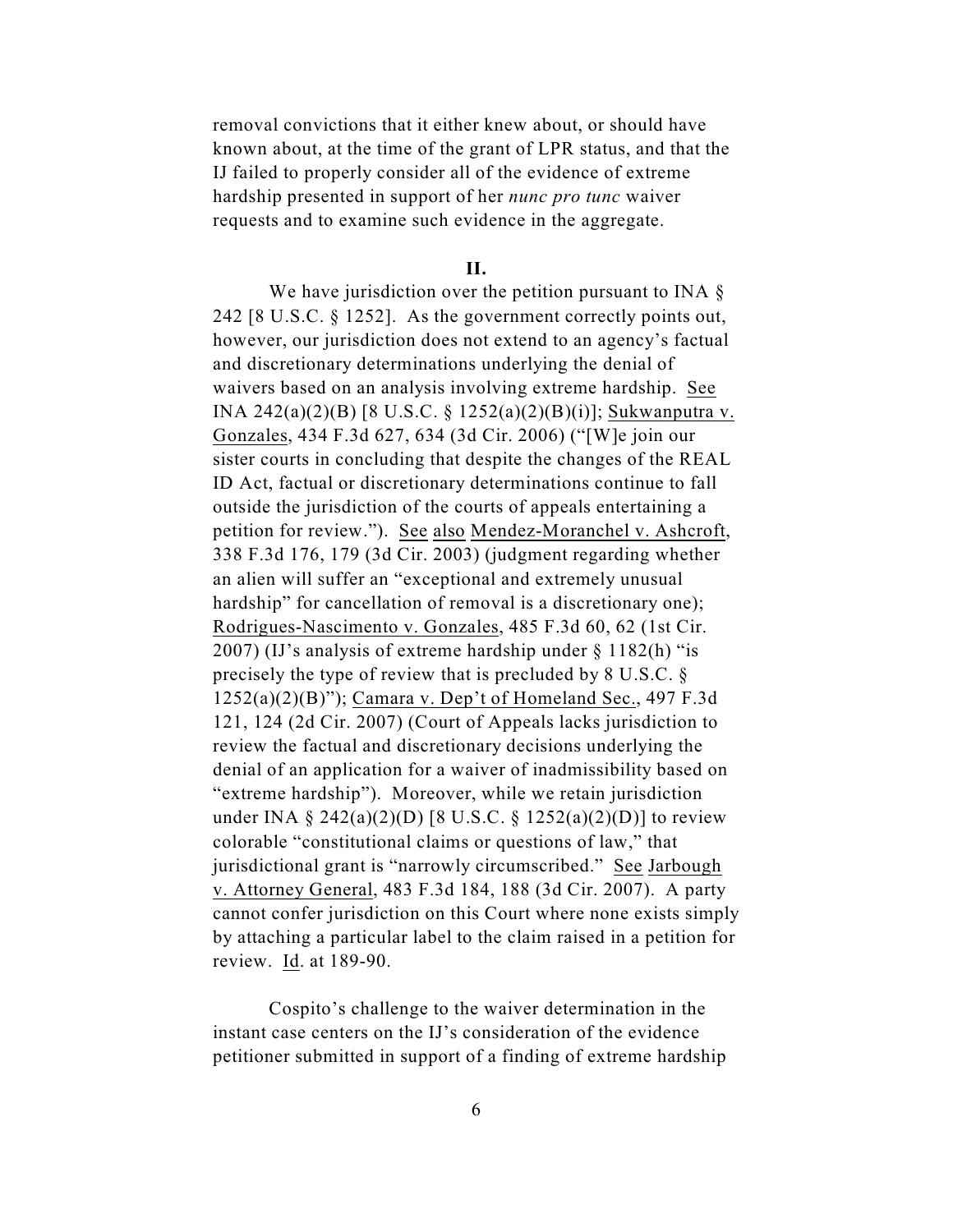to her qualifying relatives.<sup>2</sup> More particularly, Cospito argues that the IJ gave "short shrift to crucial evidence," see Pet's Brief at 33, "ignored crucial and uncontradicted evidence," id. at 34, "failed to consider the emotional impact" on Mr. Cospito of the loss of his two young children who would return to Jamaica with petitioner, id., and that the IJ "simply looked at individual factors" rather than provide an evaluation of the factors in the aggregate. Id. at 36. We agree with the government that these contentions do not raise constitutional claims or questions of law. Cospito's arguments amount to nothing more than "quarrels over the exercise of discretion and the correctness of the factual findings reached by the agency." Emokah v. Mukasey, 523 F.3d 110, 119 (2d Cir. 2008), quoting Camara, 497 F.3d at 124. See also Arias v. Attorney General, 482 F.3d 1281, 1284 (11th Cir. 2007) (claim that BIA and IJ erred in failing to consider and weigh all the factors presented by petitioner in support of the waiver is simply a challenge to the BIA's and IJ's exercise of discretion which Court of Appeals lacks jurisdiction to review). Accordingly, we will dismiss that portion of Cospito's petition for review challenging the agency's discretionary waiver determination.

The remainder of the petition for review will be denied. "Application of collateral estoppel is a question of law, Nat'l R.R. Passenger Corp. v. Pa. Pub. Util. Comm'n, 342 F.3d 242, 252 (3d Cir. 2003), and we exercise plenary review of the BIA's legal determinations, subject to established principles of

 $2$  We do not consider petitioner's challenge that the agency misinterpreted the time frame under which a *nunc pro tunc* waiver request based on extreme hardship should be evaluated as no such argument was presented to the IJ or BIA. See 8 U.S.C. § 1252(d)(1) (exhaustion of administrative remedies mandatory and jurisdictional); see also Bonhometre v. Gonzales, 414 F.3d 442, 447 (3d Cir. 2005) ("To exhaust a claim before the agency, an applicant must first raise the issue before the BIA or IJ, so as to give it the opportunity to resolve a controversy or correct its own errors before judicial intervention." (internal quotations and citation omitted)).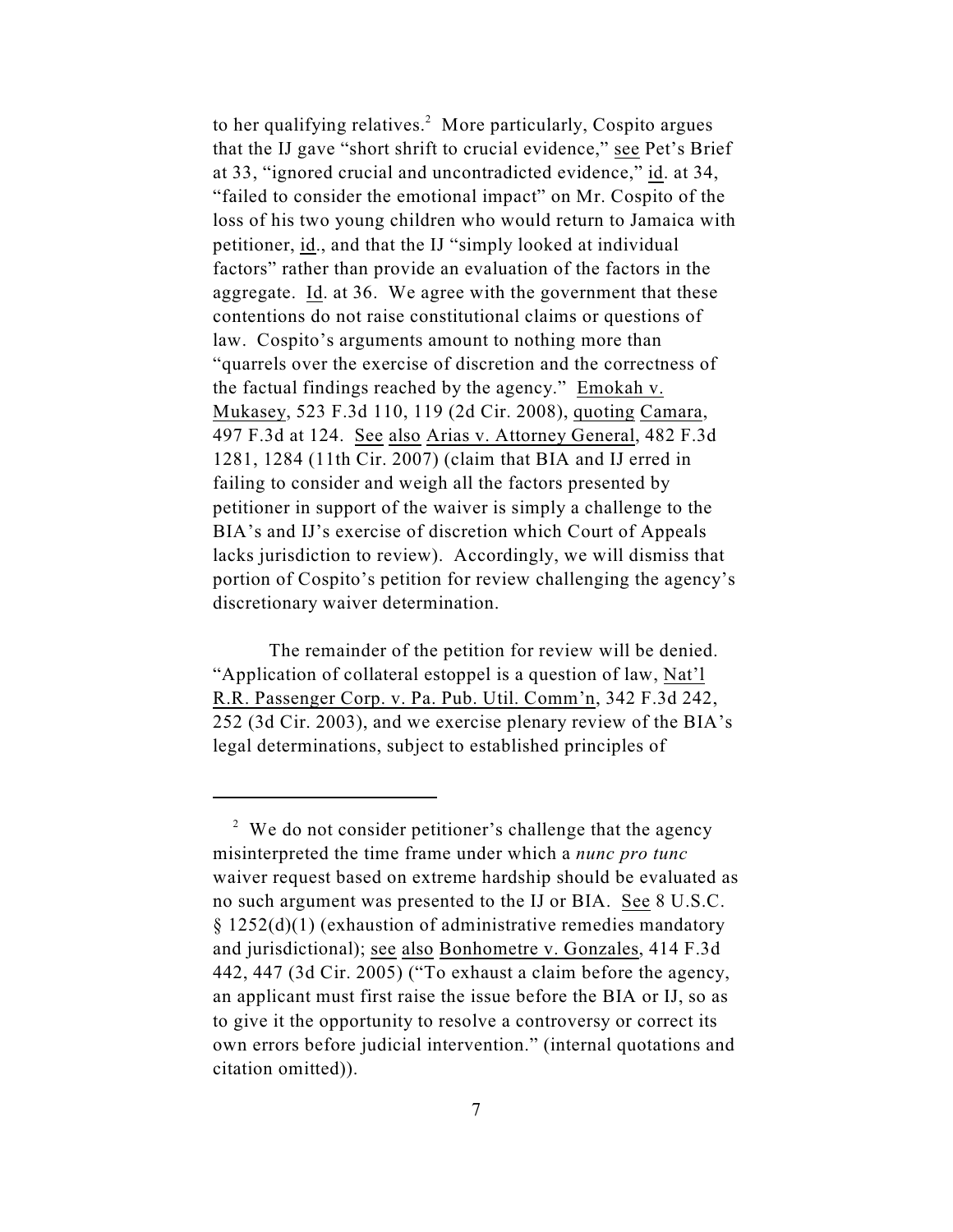deference." Szehinskyj v. Atty. Gen., 432 F.3d 253, 255 (3d Cir. 2005). In full agreement with the BIA, we hold that the DHS was not collaterally estopped from raising issues concerning Cospito's adjustment of status, removability or any waiver of inadmissibility.

It is well established that in order for collateral estoppel to apply, the following requirements must be met: "(1) the identical issue was previously adjudicated; (2) the issue was actually litigated; (3) the previous determination was necessary to the decision; and (4) the party being precluded from relitigating the issue was fully represented in the prior action." Id., quoting Henglein v. Colt Indus. Operating Corp., 260 F.3d 210, 209 (3d Cir. 2001). To be certain, "[t]he doctrine of collateral estoppel has long been understood to apply in all proceedings that may be deemed 'adjudicative'" in nature. Duvall, 436 F.3d at 390, citing United States v. Utah Constr. & Mining Co., 384 U.S. 394, 421-22 & n. 20 (1966). In the instant case, for the ample and cogent reasons provided by the BIA, we can find no error with the BIA's conclusion that Cospito's interview with an agency official regarding her adjustment of status application was not an "adjudicative" proceeding. Cospito has failed to identify a single case where such an adjustment interview or similar examination was considered sufficiently adjudicative in nature for purposes of applying the collateral estoppel doctrine, and our own research has not uncovered any. To the contrary, the Fifth Circuit Court of Appeals has specifically concluded that, because "applications for adjustment of status are not normally adversarial in nature, and do not involve an IJ," the petitioner's "adjustment of status was not adjudicatory in nature, and thus is not entitled to res judicata effect." Andrade v. Gonzales, 459 F.3d 538, 545 (5th Cir. 2006), citing Medina v. INS, 993 F.2d 499, 503 (5th Cir. 1993). We agree with the conclusion of our sister circuit. There is nothing in the record before us which establishes that Cospito's adjustment of status interview was conducted in any unusual manner, and nothing that would render that interview "inherently judicial in nature." Furthermore, as we stated in Duvall, collateral estoppel "will not preclude relitigation of the issue when there is a substantial difference in the procedures